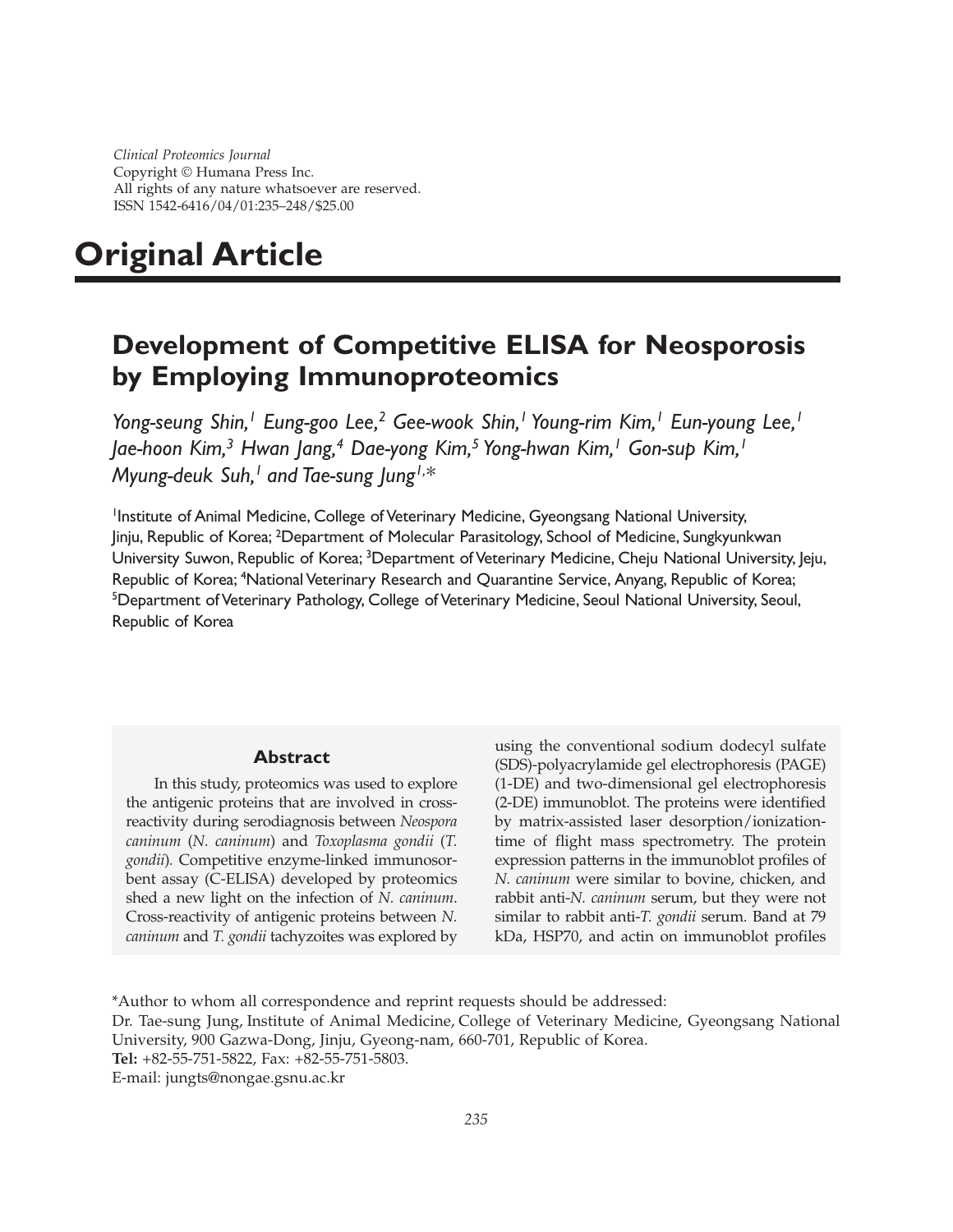reacted, in general, with bovine, chicken, and rabbit anti-*N. caninum* serum and also with rabbit anti-*T. gondii* serum, respectively. Whereas the band at 144 kDa, and NCDG-1 were detected on bovine, chicken, and rabbit anti-*N. caninum* immunoblot profiles, they were not observed on rabbit anti-*T. gondii* immunoblot profile. These specific antigenic proteins were recorded as species-specific proteins of *N. caninum* against

**Key Words:** *Neospora caninum*; *Toxoplasma gondii*; cross-reactivity; competitive ELISA; immunoproteomics.

# **Introduction**

*Neospora caninum* (*N. caninum*) is an obligate intracellular protozoan parasite belonging to the family Sarcocystidae of the phylum Apicomplexa *(1)*, which resembles *Toxoplasma gondii* (*T. gondii*) *(2)*. This protozoan pathogen was first detected in Norwegian dogs suffering from lameness caused by encephalomyelitis *(3)*. At present, this protozoan has been identified as a serious pathogen for cattle and dogs worldwide *(4)*.

A variety of serological methods such as Indirect Fluorescent Antibody Test (IFAT), enzyme-linked immunosorbent assay (ELISA), immunoblotting, and agglutination test have been tried to find animals infected with *N. caninum (5)*. ELISA has been commonly used to screen a large number of samples thanks to its rapid and large-scale characteristics *(6)*. On the other hands, reducing the cross-reactivity between the family Sarcocystidae, especially *T. gondii* and *Sarcocystis spp*. has been considered an important criterion for developing serological methods for neosporosis *(7,8)*.

Exploration of antigenic proteins was very important for thorough understanding of false positive results because of the cross-reactivity in serological examinations *(9)*. Determinations of antigenic proteins that are competing against each other in cross-reactivity and their use in *T. gondii.* Based on the proteome analysis, C-ELISA was developed to screen the cattle infected with *N. caninum* by using *N. caninum* tachyzoite lysate as a coating antigen and chicken anti-*N. caninum* immunoglobulin (Ig)Y as a competitor. C-ELISA was able to detect the antibody of *N. caninum* without cross-reactivity with *T. gondii*. Furthermore, it achieved a fine diagnostic performance in the cases of 162 bovine sera*.*

ELISA have been reported for neosporosis *(10,11)*. Recently, immunoproteomics (twodimensional gel electrophoresis (2-DE) and its immunoblot studies) was applied in an attempt to reveal antigenic proteins of *N. caninum* by using rabbit anti-*N. caninum* serum, and the number of spots of *N. caninum* antigenic proteins was crossly reacted with rabbit anti-*T. gondii* serum *(12,13)*.

In this study, immunoproteomic analysis was performed to identify specific antigenic proteins of *N. caninum* recognized by antisera against *N. caninum* and *T. gondii*, which provided basic information to avoid cross-reactivity during serodiagnosis between *N. caninum* and *T. gondii*. On the basis of immunoproteomic study, competitive ELISA (C-ELISA) was developed to diagnosis *N. caninum* infection in cattle.

# **Materials and Methods**

If not stated otherwise, all the reagents were purchased from Sigma (St. Louis, USA) and the tissue-culture media from Gibco BRL (Grand Island, USA).

#### *Parasite*

*N. caninum* KBA-2 strain *(14)* and *T. gondii* RH strain tachyzoites were maintained according to Lee et al. (13). Approximately  $1 \times 10^8$ tachyzoites were purified from the infected Vero cells (GRL 6318; ATCC, Rockville, MO, USA) in a 175 cm<sup>2</sup> flask and stored at  $-70^{\circ}$ C until use.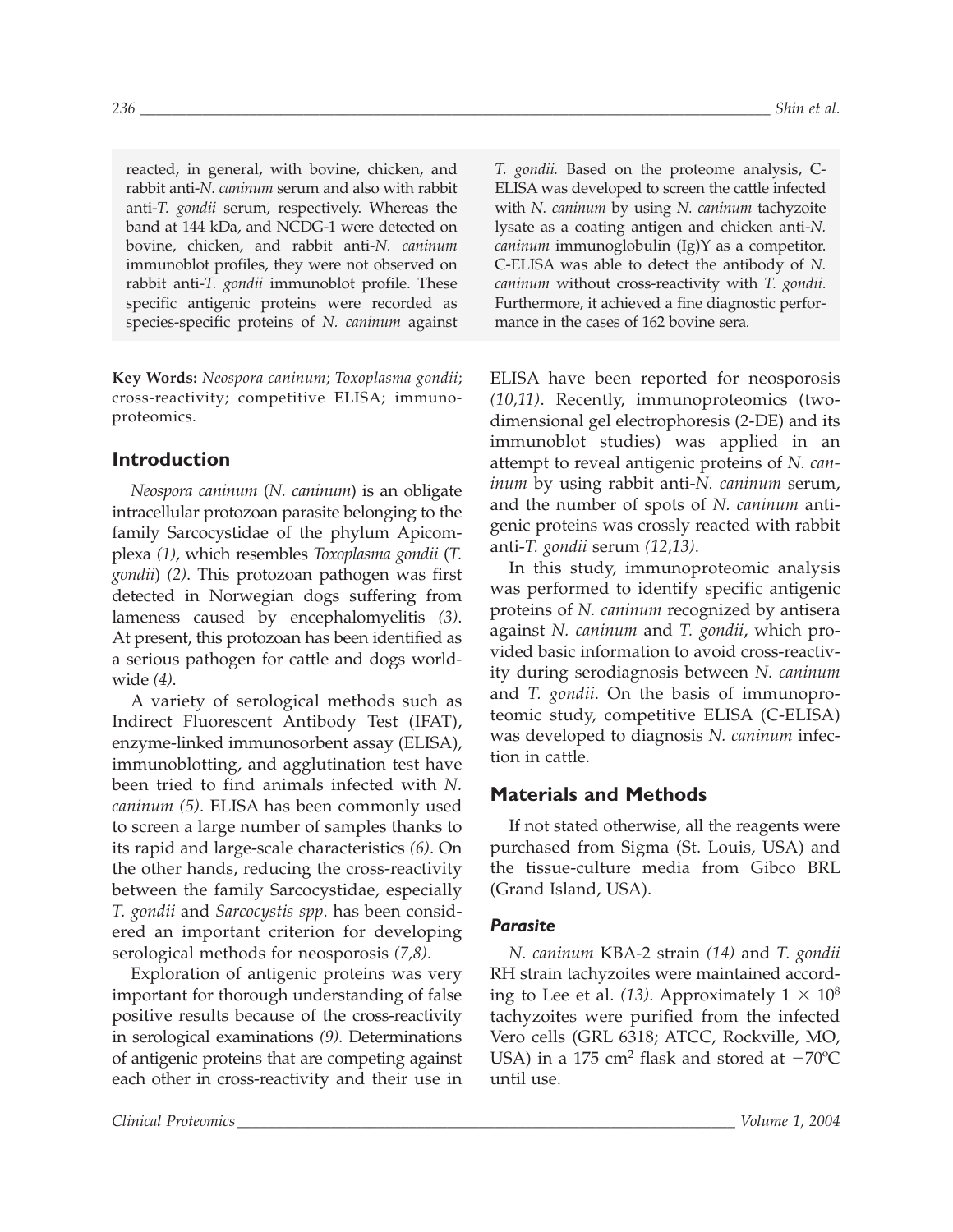# *Indirect Fluorescent Antibody Test (IFAT)*

An IFAT for detection of *N. caninum* and *T. gondii* antibodies was carried out according to Baszler et al. *(15)* and Pappas et al. *(16)*, respectively. A positive result was confirmed by the brightness of the whole tachyzoite body on yellow-green fluorescence. As the *N. caninum* antibodies titer was more than 1:200 and the titers of *T. gondii* was more than 1:100, the host was thought to be infected, respectively. For discussing more accurate, on positive cut-off serum dilutions, the tachyzoite body emitting the normal fluorescence was scored as one-plus (+) positive serum, and if the tachyzoite membrane was thicker because the emitting fluorescence was higher, it was scored as two-plus (++) positive serum.

# *Tachyzoite Preparation for ELSIA, 1-DE, and 2-DE*

Purified tachyzoites were dissolved in 40 m*M* Tris-base, disrupted three times by freeze– thaw cycles in liquid nitrogen, and then sonicated (XL-2020, Misonix Inc. Farmingdale, NY, USA) at 5.5 W for 15 s, eight times on ice slurry. The disrupted tachyzoites were used in three different procedures according to each experiment's purpose. For conventional sodium dodecyl sulfate (SDS)-polyacrylamide gel electrophoresis (PAGE) (1-DE), 1% (v/v) Triton X-100 and 50%  $(v/v)$  2×SDS Sample Buffer<sup>TM</sup> were added to suspension of disrupted tachyzoites and boiled for 5 min. For 2-DE, the disrupted tachyzoites were lysed in 2.2 *M* thiourea and 7.7 *M* urea lysis buffer containing 40 m*M* Tris-base, 4% w/v 3-[(3 cholamidopropyl)dimethylammonio]-1-propanesulfonate (CHAPS), 1% w/v dithiothreitol (DTT), 0.5%  $v/v$  Triton X-100, and 0.5%  $v/v$ IPG-buffer pH 4.0–7.0 (Amersham Bioscience, Uppsala, Sweden), and the lysates were maintained in ice slurry for 1 h. In the case of ELISA,  $2\%$  (v/v) Triton X-100 were added to suspension of disrupted tachyzoites. Protein concentrations of all the samples were estimated by the Bradford protein assay *(17)* using bovine serum albumin as a standard.

# *Preparation of Anti-***N. caninum** *and Anti-***T. gondii** *Serum From Animals*

Present study used cow as a major host since she is the major victim of livestock animals. In addition, rabbits and chickens were used as donors of the reagents for developing diagnostic method. Anti-*N. caninum* polyclonal antibodies were raised by immunizing a cow (Holstein, female), rabbits (New Zealand white, 1.5 kg), and chickens (Leghorn, 1 kg). Anti-*T. gondii* serum, moreover, were produced by immunizing rabbits. Prior to inoculation, all the donors were confirmed as *N. caninum* and *T. gondii* negative by IFAT *(15,16)*. To obtain high immune response similar with natural infection, a cow was intravenously inoculated with  $1 \times 10^8$  live tachyzoites of the KBA-2 isolate suspended in phosphate-buffered saline (PBS). On the other hand, rabbits and chickens were immunized subcutaneously with  $1 \times 10^7$  sonicated tachyzoites (*N. caninum* KBA-2 strain or *T. gondii* RH strain) mixed with Freund's complete (first immunization) and incomplete adjuvant (second, third, and fourth immunization) at 2 wk intervals, and collected serum or egg yolk when last injection was given 2 wk later. The chicken immunoglobulin (Ig)Y was purified from eggs collected from the immunized chickens using EGGstract® IgY purification system (Promega, Madison, WI, USA). All the animals were cared for in accordance with the guidelines of experimental animal resource of Gyeongsang National University for the care and use of laboratory animals.

# *1-DE, 2-DE, and Their Immunoblot*

1-DE was performed using 10% SDSpolyacrylamide gels  $(80\times100\times1$  mm) under 10 mA/gel. Isoelectric focusing (IEF) was performed using an IPGphor™ system (Amersham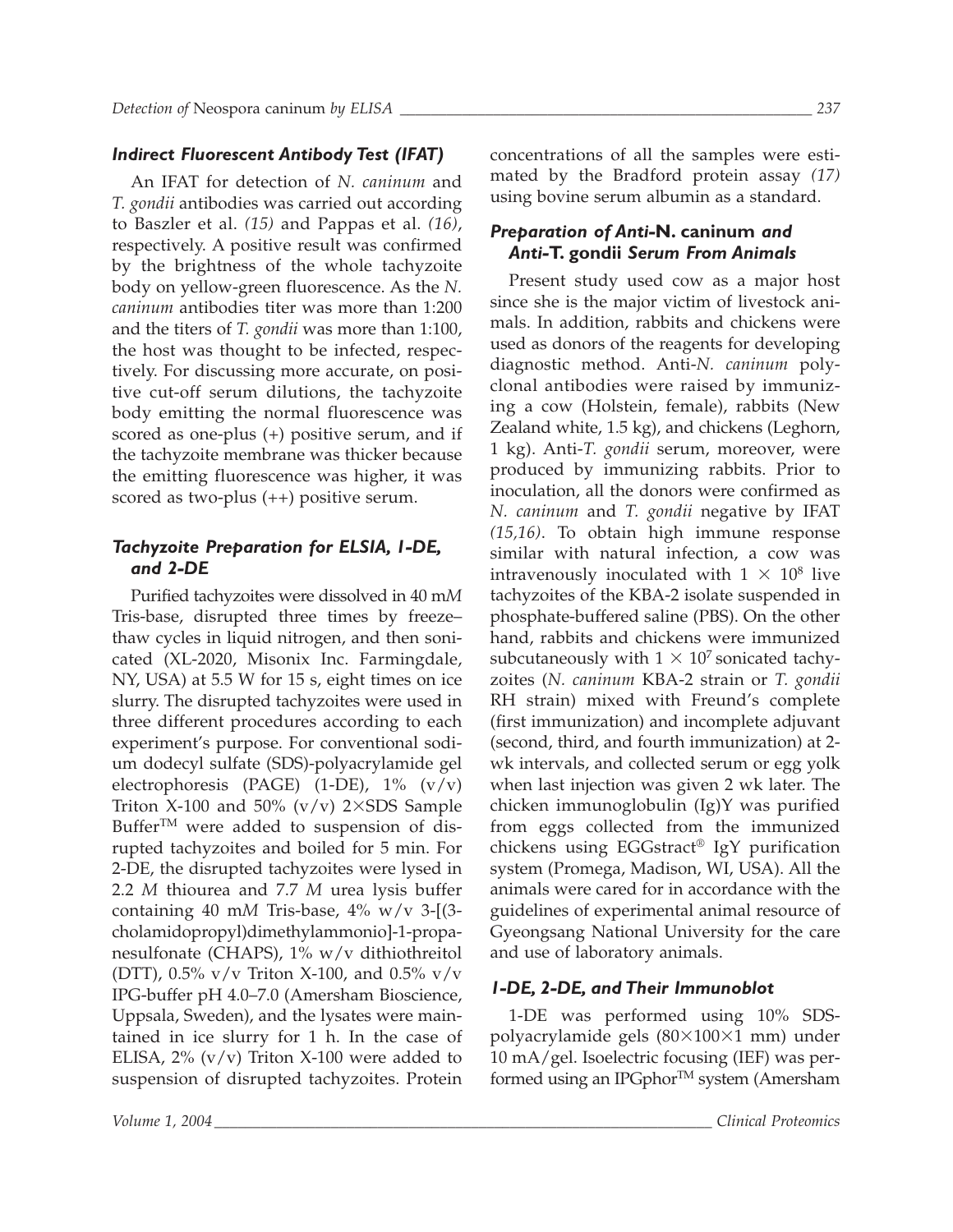Bioscience) according to Görg et al. *(18)*, with IPG strips (Immobiline DryStrip<sup>TM</sup>, pH 4.0–7.0,  $0.5\times3\times70$  mm; Amersham Bioscience). The prepared tachyzoites samples were mixed with a rehydration buffer (2 *M* thiourea/7 *M* urea, 2% w/v CHAPS, 0.4% w/v DTT, 0.5% IPG buffer, 0.002% w/v bromophenol blue). The tachyzoite samples were focused for a total of 51.1 kVh. After IEF, the IPG strips were subjected to 10% SDS-polyacrylamide gels  $(80\times100\times1$  mm) and run under same condition of 1-DE. Immunoblot was performed according to Mansfield *(19)*. *N. caninum* tachyzoite lysates separated by 1-DE or 2-DE were transferred onto polyvinyldene fluoride (PVDF) membrane (Immobilon-PTM, 0.45 mm; Millipore, Billerica, MA, USA) and incubated with anti-serum at different dilution ratios, such as bovine (1:1), rabbit (1:400), and chicken IgY (1:200). The membrane was treated with 1:2000 dilution of horseradish peroxidase (HRP) conjugated each being host specific antibodies (Jackson ImmunoResearch Laboratories, West Grove, PA, USA). They were soaked in Enhanced Chemiluminescence Solution (ECLTM: Amersham Bioscience) for 1 min and exposed to X-ray film (Fuji, Tokyo, Japan).

# *Protein Visualization, Image Analysis, and Identification*

Silver staining of gels, image analysis, in-gel digestion of protein spots on gels, matrixassisted laser desorption/ionization (MALDI) time of flight (TOF) mass spectrometry (MS) and database searches were performed as Lee et al. *(13)*. For more precise discussing, gel staining, image analysis, and protein identification were performed a minimum of three times and several minor stained bands and spots were not analyzed.

# *Enzyme-Linked Immunosorbent Assay (ELISA)*

Three different types of ELISA—conventional ELISA, C-ELISA, and Herdchek®:Anti*Neospora* ELISA kit (IDEXX Laboratories, Westbrook, ME)—were compared for their specificity and sensitivity. Basically, antigens coated plates and sera of cow or rabbit, or IgY of chicken as reagents were titrated by the checker-board method and established the amount *(20)*. First, the conventional ELISA was performed according to Osawa et al. *(21)* with slight modifications. The amount of antigens coated plates was set as 200 ng/well. The whole sera for testing were added to the plates, and the HRP-conjugated anti-bovine IgG (1:5000) (Jackson ImmunoResearch Laboratories) were also added. The antigen–antibody complex was determined by using the substrate (3,3',5,5'-Tetramethylbenzidine dihydrochloride [TMB]). The reaction was stopped by the addition of  $2 M H_2SO_4$  and the optical density (OD) of wells was determined at a wavelength of 450 nm using a microplate reader (Benchmark®, Bio-Rad, Hercules, USA). The cut-off OD value of the conventional ELISA was estimated with 20 bovine negative control sera in IFAT for *N. caninum* and *T. gondii* as

The C-ELISA was performed according to Baszler et al. *(22)* with modifications. Whole bovine sera were added to two wells coated with *N. caninum* tachyzoites lysate, and chicken anti-*N. caninum* IgY diluted 125-fold was added, serially. HRP-conjugated rabbit anti-chicken IgY diluted 1:5000 (Jackson ImmunoResearch Laboratories) were added to the plates. The amount of bound chicken anti-*N. caninum* IgY was measured by adding TMB solution. The reaction was stopped and measured the OD at 450 nm. The cut-off OD value of C-ELISA was estimated with 20 bovine negative control sera in IFAT for *N. caninum* and *T. gondii* as Mean OD value - 3SD.

Mean OD value + 3 SD.

Herdchek®:Anti-*Neospora* ELISA was performed according to the manufacturer's procedure. The procedure was basically very similar to the conventional ELISA employed at this experiment. Serum samples with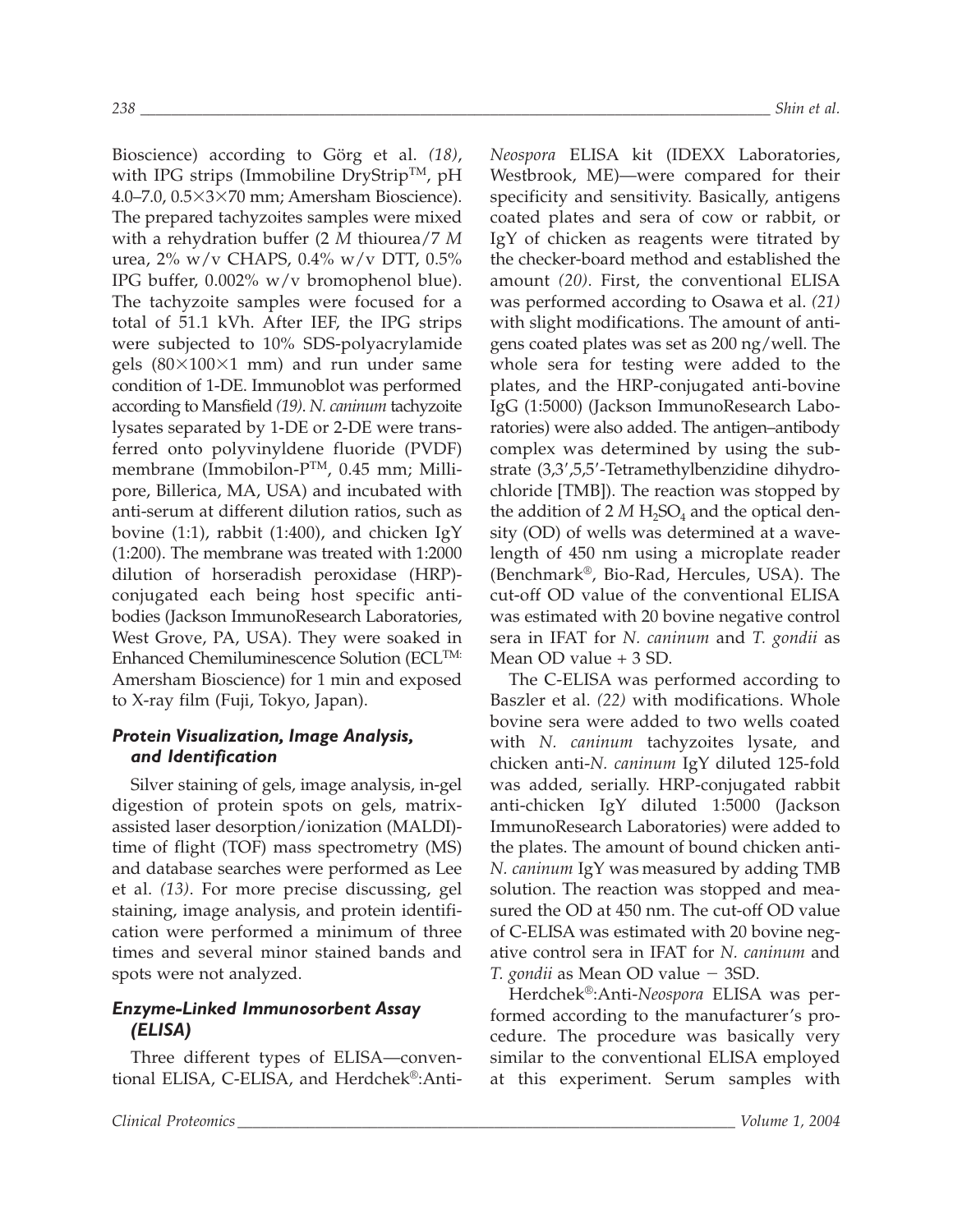sample/positive control (S/P) ratio of less than 0.5 were classified as negative for *N. caninum* antibodies, and if the S/P ratio was greater than or equal to 0.5, the samples were classified as positive for *N. caninum* antibodies. The S/P ratio was estimated in the kit, as  $S/P =$  (sample OD value  $-$  Mean of negative control samples OD value)/(Mean of positive control samples OD value - Mean of negative control samples OD value).

#### *Field Trial Test*

Sera of 80 Korean native cattle and 82 Holstein breeds were examined using the three types of ELISA and IFAT to evaluate the efficacy in the field.

#### *Statistical Analysis*

Sensitivity, specificity, positive predictive values (PPV), negative predictive values (NPV), and the degree of agreement of all ELISAs with IFAT and their correlations were calculated using Yates-corrected chi-square test in categorical data analysis by Web based program (http://members.aol.com/johnp71/ctab2x2.html). Statistical significance between the tests was settled at  $p < 0.05$ , and for determining the degree of agreement, kappa values of  $\kappa > 0.8$ were regarded as excellent, kappa values of  $0.8 < \kappa < 0.4$  as moderate and good, and kappa values of  $\kappa$  < 0.4 as poor (23).

#### **Results**

#### *IFAT*

The antibody titer of rabbit anti-*N. caninum* and anti-*T. gondii* serum showed a rate of 1:1600, respectively, whereas the chicken anti-*N. caninum* IgY and bovine anti-*N. caninum* serum exhibited a rate of 1:800, respectively.

#### *1-DE Immunoblot*

1-DE immunoblot profiles for *N. caninum* tachyzoites lysate were able to exhibit 6, 7, and 14 antigen bands with bovine, chicken, and



Fig. 1. One-dimensional gel electrophoresis immunoblot profiles of *Neospora caninum* tachyzoites lysate using serum from bovine, chicken, and rabbit anti-*N. caninum* and rabbit anti-*Toxoplasma gondii.* **(A)** Prestained protein marker (New England Biolabs Inc. Beverly, MA, USA). **(B)** Bovine anti-*N. caninum* serum. **(C)** Chicken anti-*N. caninum* IgY. **(D)** Rabbit anti-*N. caninum* serum. **(E)** Rabbit anti-*T. gondii* serum.

rabbit anti-*N. caninum* serum, respectively (Fig. 1). Of the bands, a number of bands, such as located at 21, 29, 36, 47, 79, and 144 kDa were exhibited commonly on immunoblot profiles of *N. caninum* tachyzoites lysate with each anti-*N. caninum* serum. In the case of immunoblot profile for *N. caninum* tachyzoits lysate with rabbit anti-*T. gondii* serum, four antigenic bands were observed. The bands were also found commonly on immunoblot profiles probed with rabbit anti-*N. caninum* serum except for the band No. 30 (44 kDa), which was only recognized by rabbit anti-*T. gondii* serum used. The bands detected were listed in Table 1.

## *2-DE Immunoblot Profiles With Bovine, Chicken, and Rabbit Anti-***N. caninum** *and* **T. gondii** *Serum*

Very similar 2-DE immunoblot expression patterns were observed for *N. canninum*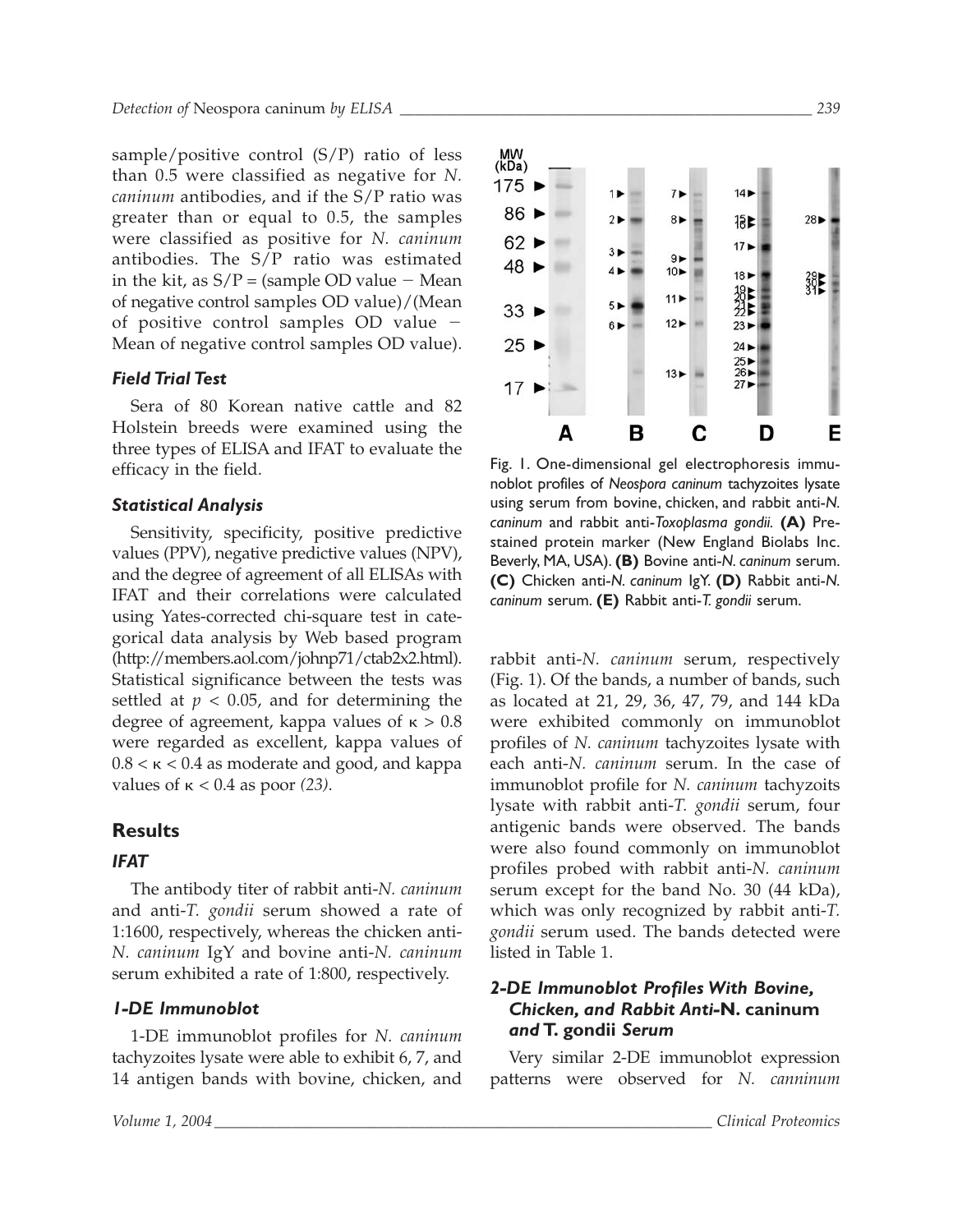|        |                  | Anti-N. caninum serum |                 | Anti-<br>Toxoplasma<br>gondii serum |
|--------|------------------|-----------------------|-----------------|-------------------------------------|
| MW     | Bovine (lane B)* | Chicken (lane C)      | Rabbit (lane D) | Rabbit (lane E)                     |
| (kDa)  | Band no.         | Band no.              | Band no.        | Band no.                            |
| 144    | $\mathbf{1}$     | 7                     | 14              |                                     |
| 79     | $\overline{2}$   | 8                     | 15              | 28                                  |
| 75     |                  |                       | 16              |                                     |
| 61     |                  |                       | 17              |                                     |
| 55     | $\mathfrak{Z}$   |                       |                 |                                     |
| 52     |                  | 9                     |                 |                                     |
| 47     | 4                | 10                    |                 |                                     |
| 46     |                  |                       | 18              | 29                                  |
| 44     |                  |                       |                 | 30                                  |
| $40\,$ |                  |                       | 19              | 31                                  |
| 39     |                  |                       | 20              |                                     |
| 38     |                  | $11\,$                |                 |                                     |
| 36     | 5                |                       | 21              |                                     |
| 33     |                  |                       | 22              |                                     |
| $30\,$ |                  | 12                    |                 |                                     |
| 29     | 6                |                       | 23              |                                     |
| 26     |                  |                       | 24              |                                     |
| 23     |                  |                       | 25              |                                     |
| 21     |                  | 13                    | 26              |                                     |
| 18     |                  |                       | 27              |                                     |

Table 1 List of Bands on One-Dimensional Gel Electrophoresis Immunoblot Profiles of *Neoplasma caninum* Tachyzoites

\*Lane on Fig. 1.

tachyzoites lysate between bovine anti-*N. caninum* serum (Fig. 2), chicken anti-*N. caninum* IgY (Fig. 3), and rabbit anti-*N. caninum* serum 2-DE immunoblot profile (Fig. 4). But different numbers of antigenic spots were found in the sera used. For example, 15, 28, and 28 spots were observed from the bovine, chicken, and rabbit serum against *N. caninum* tachyzoite proteins, respectively. In this study, five proteins were recognized by MALDI-TOF MS analysis and the common antigenic proteins, which were exhibited on all immunoblot profiles probed with anti-*N. caninum* serum, were HSP70, actin, and NCDG-1. The spots identified with their protein name are described in Table 2, and spots presented on two or more immunoblot profiles, which were remarked as Alphabets, are listed in Table 3.

In contrast, 2-DE immunoblot profile for *N. caninum* that reacted with rabbit anti-*T. gondii* serum (Fig. 5) showed differences from anti-*N. caninum* serum. A total of 15 antigenic spots were detected, and three spots, namely, HSP70, tubulin  $\beta$ -chain, and actin, were identified by peptide mass fingerprinting (PMF) analysis.

#### *Establishment of C-ELISA*

In the checker-board titration for evaluation of chicken anti-*N. caninum* IgY in C-ELISA, the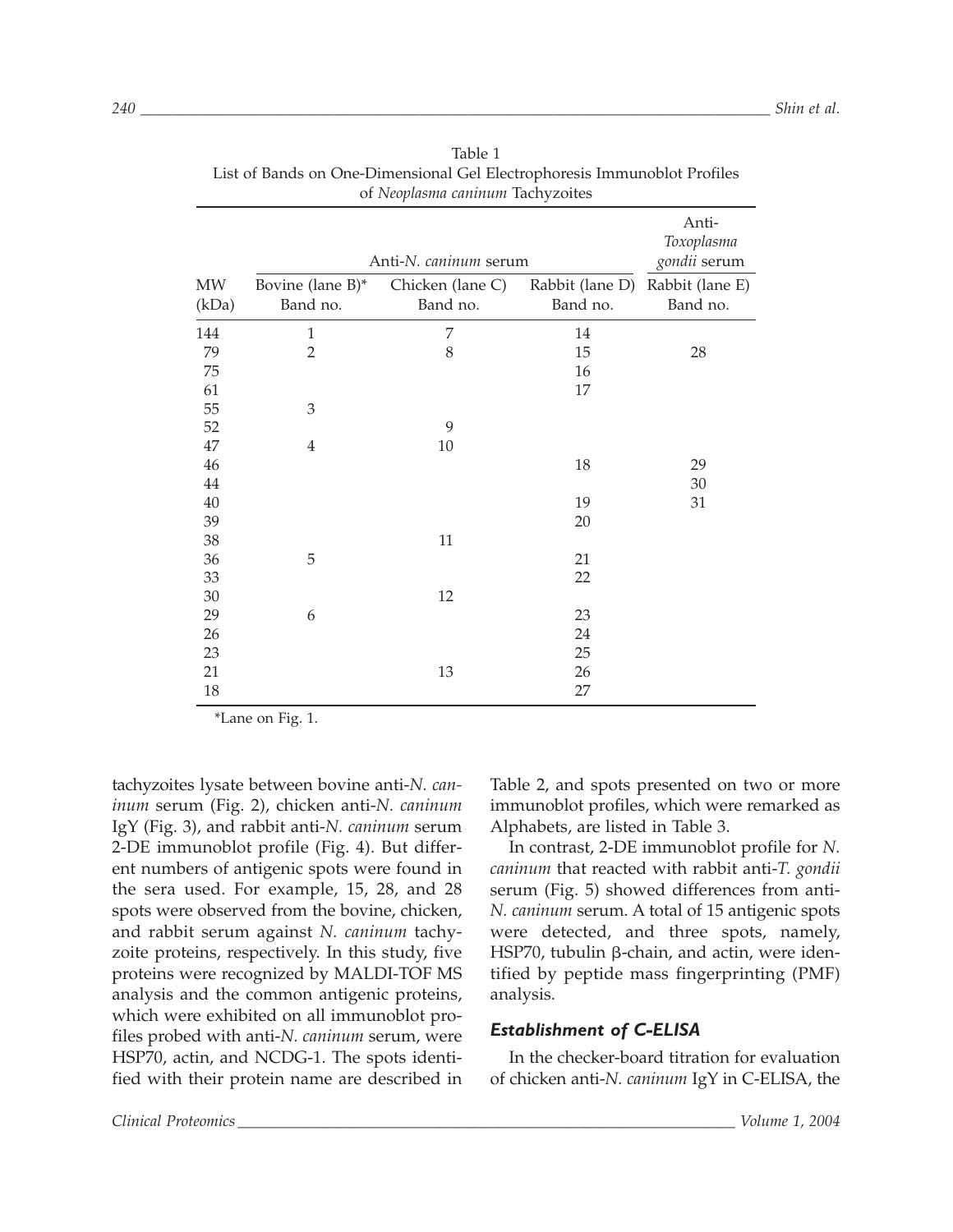

Fig. 2. Two-dimensional gel electrophoresis immunoblot profile of *Neospora caninum* tachyzoites lysate using bovine anti-*N. caninum* serum. A total of 15 antigenic spots were detected and three spots, including HSP70, Actin, and NCDG-1 were identified with peptide mass fingerprinting analysis.



Fig. 3.Two-dimensional gel electrophoresis immunoblot profile of *Neospora caninum* tachyzoites lysate with chicken anti-*N. caninum* IgY. A total of 28 antigenic spots were detected and 5 spots, including HSP70, Tubulin  $\beta$ -chain, Putative protein disulfide isomerase, Actin, and NCDG-1 were identified with matrixassisted laser desorption/ionization time of flight mass spectrometry analysis.



Fig. 4. Two-dimensional gel electrophoresis immunoblot profile of *Neospora caninum* tachyzoites lysate by rabbit anti-*N. caninum* serum. A total of 28 antigenic spots were detected and five spots, namely HSP70, Tubulin  $\beta$ -chain, Putative protein disulfide isomerase, Actin, and NCDG-1 were datamined after peptide mass fingerprinting analysis.

optimal dilution ratio was 1:125 with the whole bovine serum (data not shown). After adding the positive bovine serum diluted 2 fold to the plate coated with *N. caninum* tachyzoites lysate, the chicken anti-*N. caninum* IgY diluted 125-fold was added to the plate to let it compete with the bovine serum. The OD value of chicken IgY slowly increased according to dilution of bovine serum whereas bovine serum exhibited a contrary shape (Fig. 6).

## *Cross-Reactivity Performance of C-ELISA With Anti-***T. gondii** *Serum*

For evaluating cross-reactivity between *N. caninum* and *T. gondii* on C-ELISA, rabbit anti-*T. gondii* serum and chicken anti-*N. caninum* IgY were added to the plate coated with *N. caninum* tachyzoites lysate. No decrease or increase of OD values on chicken anti-*N. caninum* IgY was observed whereas the rabbit anti-*T. gondii* serum that was used instead of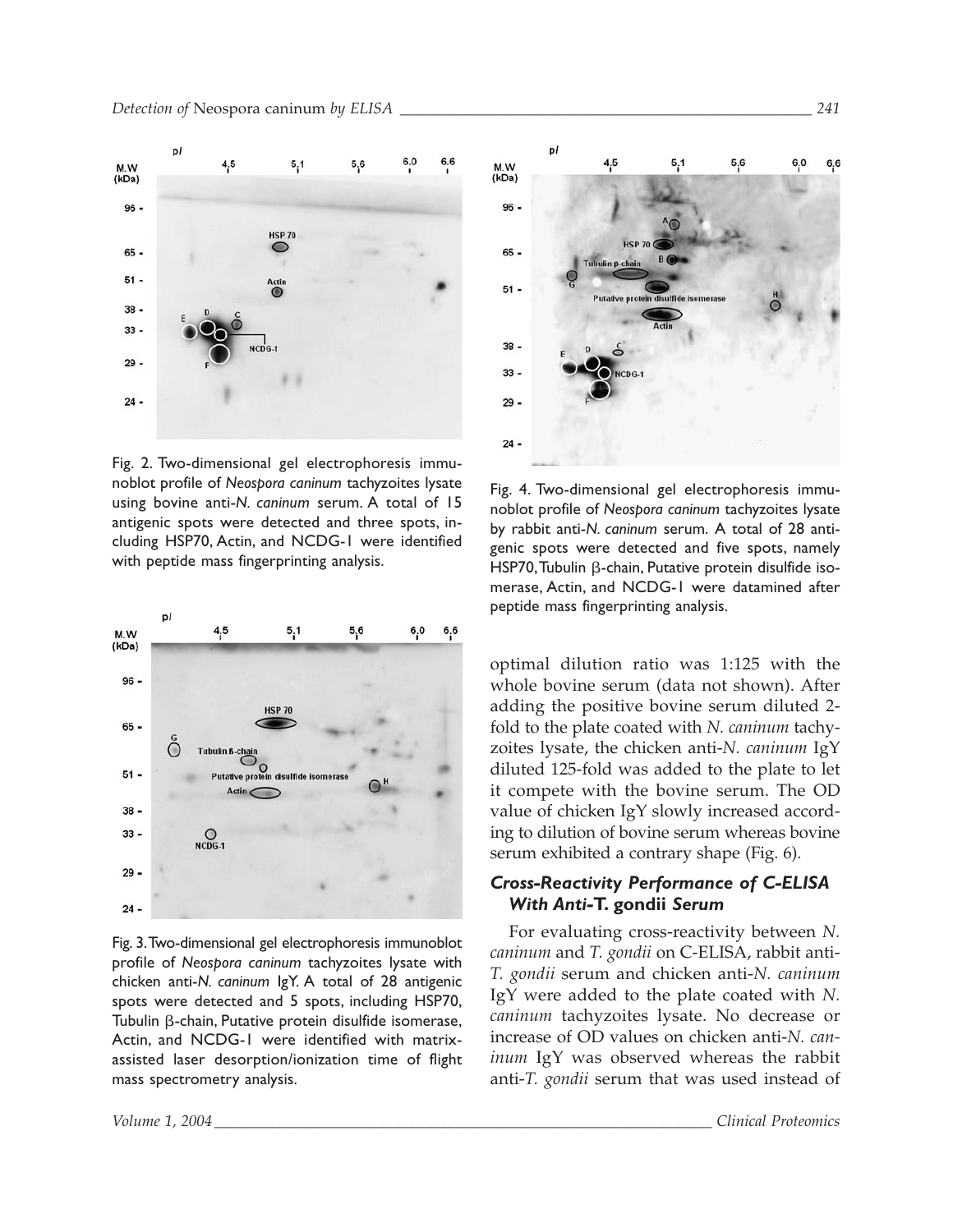| of Neospora caninum Tachyzoites                  |                               |                                           |                            |                             |                   |                      |  |  |  |
|--------------------------------------------------|-------------------------------|-------------------------------------------|----------------------------|-----------------------------|-------------------|----------------------|--|--|--|
| Protein name                                     | No. of<br>matched<br>peptides | Sequence of<br>coverage<br>$\binom{0}{0}$ | Theoretical<br>$MW^a/pI^b$ | MOWSE <sup>c</sup><br>score | Accession No. $d$ | Species              |  |  |  |
| <b>HSP 70</b>                                    | 13                            | 22                                        | 70,627/5.2                 | $6.52E + 04$                | 11277111M         | Toxoplasma<br>gondii |  |  |  |
| Tubulin β-chain<br>Putative protein<br>disulfide | 20                            | 32                                        | 50,060/4.7                 | $2.03E + 10$                | 135499M           | T. gondii            |  |  |  |
| isomerase                                        | 9                             | 27                                        | 52,802/5.1                 | $5.63E + 03$                | 14494995M         | T. gondii            |  |  |  |
| Actin                                            | 19                            | 47                                        | 41,908/5.0                 | $2.16E + 10$                | 1703160M          | T. gondii            |  |  |  |
| NCDG-1                                           | 7                             | 33                                        | 22,495/4.6                 | $2.91E + 04$                | 3023896           | N. caninum           |  |  |  |

| Table 2                                                                     |
|-----------------------------------------------------------------------------|
| List of Protein Spots Identified on Two-Dimensional Gel Electrophoresis Map |
| of Neospora caninum Tachyzoites                                             |

*a* Molecular weight (MW; Da).

*b* Isoelectric point (p*I*).

*c* Molecular Weight Search (MOWSE).

*d* No. of the National Center for Biotechnology Information (NCBI) protein sequence database.

| $\sigma$      |        |         |         |                      |                                                |  |  |  |  |
|---------------|--------|---------|---------|----------------------|------------------------------------------------|--|--|--|--|
| Average       |        |         |         | Anti-T. gondii serum |                                                |  |  |  |  |
| $\text{MW}^a$ | $pI^b$ |         |         |                      | Rabbit                                         |  |  |  |  |
| 68.9          | 4.94   | $\circ$ | $\circ$ | $\circ$              | $\circ$                                        |  |  |  |  |
| 54.7          | 4.74   |         | $\circ$ | $\circ$              | $\circ$                                        |  |  |  |  |
|               |        |         |         |                      |                                                |  |  |  |  |
| 52.9          | 4.89   |         | $\circ$ | $\circ$              |                                                |  |  |  |  |
| 45.5          | 4.93   | $\circ$ | $\circ$ | $\circ$              | $\circ$                                        |  |  |  |  |
| 33.1          | 4.45   | $\circ$ | $\circ$ | $\circ$              |                                                |  |  |  |  |
| 86.6          | 5.08   |         |         | $\circ$              | $\circ$                                        |  |  |  |  |
| 59.6          | 5.02   |         |         | $\circ$              | $\circ$                                        |  |  |  |  |
| 36.3          | 4.57   | $\circ$ |         | $\circ$              |                                                |  |  |  |  |
| 34.7          | 4.33   | $\circ$ |         | $\circ$              |                                                |  |  |  |  |
| 33.5          | 4.15   | $\circ$ |         | $\circ$              |                                                |  |  |  |  |
| 30.8          | 4.43   | $\circ$ |         | $\circ$              |                                                |  |  |  |  |
| 56.3          | 4.13   |         | $\circ$ | $\circ$              |                                                |  |  |  |  |
| 47.9          | 5.79   |         | $\circ$ | $\circ$              |                                                |  |  |  |  |
|               |        |         |         |                      | Anti-N. caninum serum<br>Bovine Chicken Rabbit |  |  |  |  |

| Table 3                                                              |  |
|----------------------------------------------------------------------|--|
| List of Antigenic Spots Presented on Two or More Immunoblot Profiles |  |

*a* Molecular weight (MW; kDa).

*b* Isoelectric point (p*I*).

•, detected antigenic protein.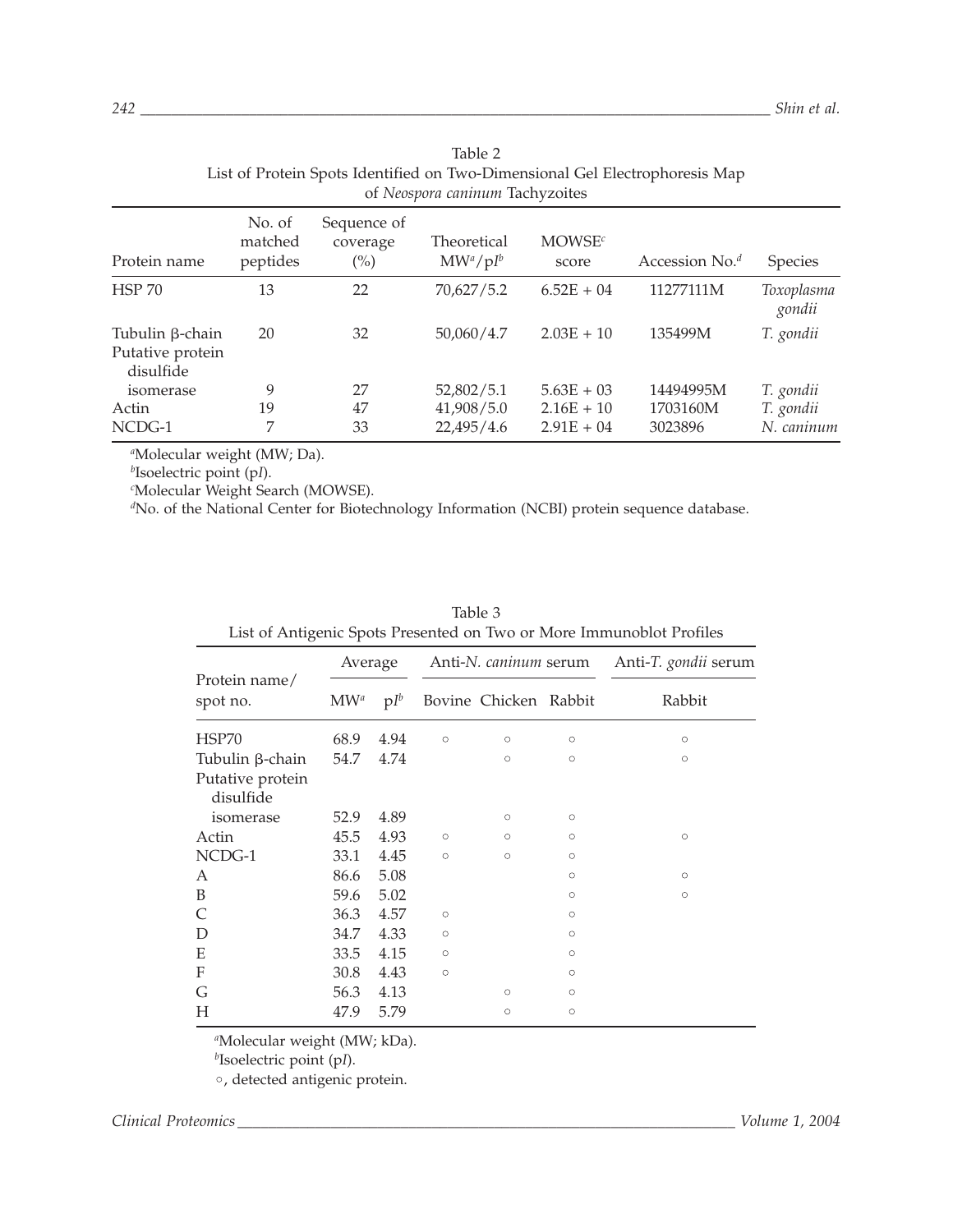

Fig. 5. Two-dimensional gel electrophoresis immunoblot profile of *Neospora caninum* tachyzoites lysate using rabbit anti-*Toxoplasma gondii* serum. A total of 15 antigenic spots were detected and three spots, such as HSP70, Tubulin  $\beta$ -chain, and Actin were identified from database search after matrixassisted laser desorption/ionization time of flight mass spectrometry.

bovine anti-*T. gondii* showed a decreasing OD value as the rabbit serum got diluted (Fig. 7)*.* 

#### *Comparison of IFAT and ELISAs*

The efficacy of the C-ELISA developed in this study was examined by comparing the IFAT, the conventional ELISA, and the commercial ELISA (Herd-chek®: Anti *Neospora*) using 162 bovine sera (Table 3).

Sensitivity of C-ELISA was much higher than the other two ELISAs that used  $(p \le 0.05)$ , and specificity and PPV of both C-ELISA and Herd-chek® ELISA were higher than the conventional ELISA ( $p$  <0.05). However, no significant differences were found in NPV between ELISAs tested (*p* >0.05). The comparison of degree of agreement and kappa value between ELISAs and IFAT recorded C-ELISA (96.3%,  $\kappa$  = 0.886) and Herd-chek® ELISA (93.8%,  $\kappa = 0.802$ ) as an excellent assay,

but not the conventional ELISA (87.7%,  $\kappa = 0.650$ ).

#### **Discussion**

Immunoproteomics was used to explore proteins involved in cross-reactivity between *N. caninum* and *T. gondii*. In this study, we developed a serological diagnostic tool, particularly C-ELISA, to measure *N. caninum* specific antibodies without cross-reactivity with *T. gondii*.

Antigenic bands placed at 79 and 144 kDa of *N. caninum* were commonly recognized by serum raised against the rabbit, chicken, and bovine. Band at 47 kDa detected by chicken and bovine serum, band at 29 and 36 kDa identified by rabbit and bovine serum, and bands at 21 kDa recognized by chicken and rabbit were observed in the *N. caninum* 1-DE immunoblot profiles. These bands have been commonly suspected as antigens detected in various hosts. In other experiments, the bands at 29 and 47 kDa were regarded as the main antigenic bands and suggested to be useful in developing diagnostic markers during serological tests *(24–26)*. But the bands at 21, 36, 79, and 144 kDa presented in this study have not been recognized by other reports, and these bands might be caused by *N. caninum* strain specific, serum collected from different stages of infection, and/or reactivity of antiserum.

In the present study, the rabbit anti-*T. gondii* serum was used instead of bovine anti-*T. gondii* serum, since it was impossible to obtain reliable anti-*T. gondii* serum against cow. As a result, a number of *N. caninum* protein bands (40, 44, 46, and 79 kDa) were recognized by the rabbit anti-*T. gondii* serum. As same this result, a band at 40 kDa was stained by the rabbit anti-*T. gondii* serum against NC-SweB1 and NC-1 *N. caninum* isolates *(27)*. Bands at 43 and 35 kDa were detected by probing the *T. gondii* infected human serum in immunoblot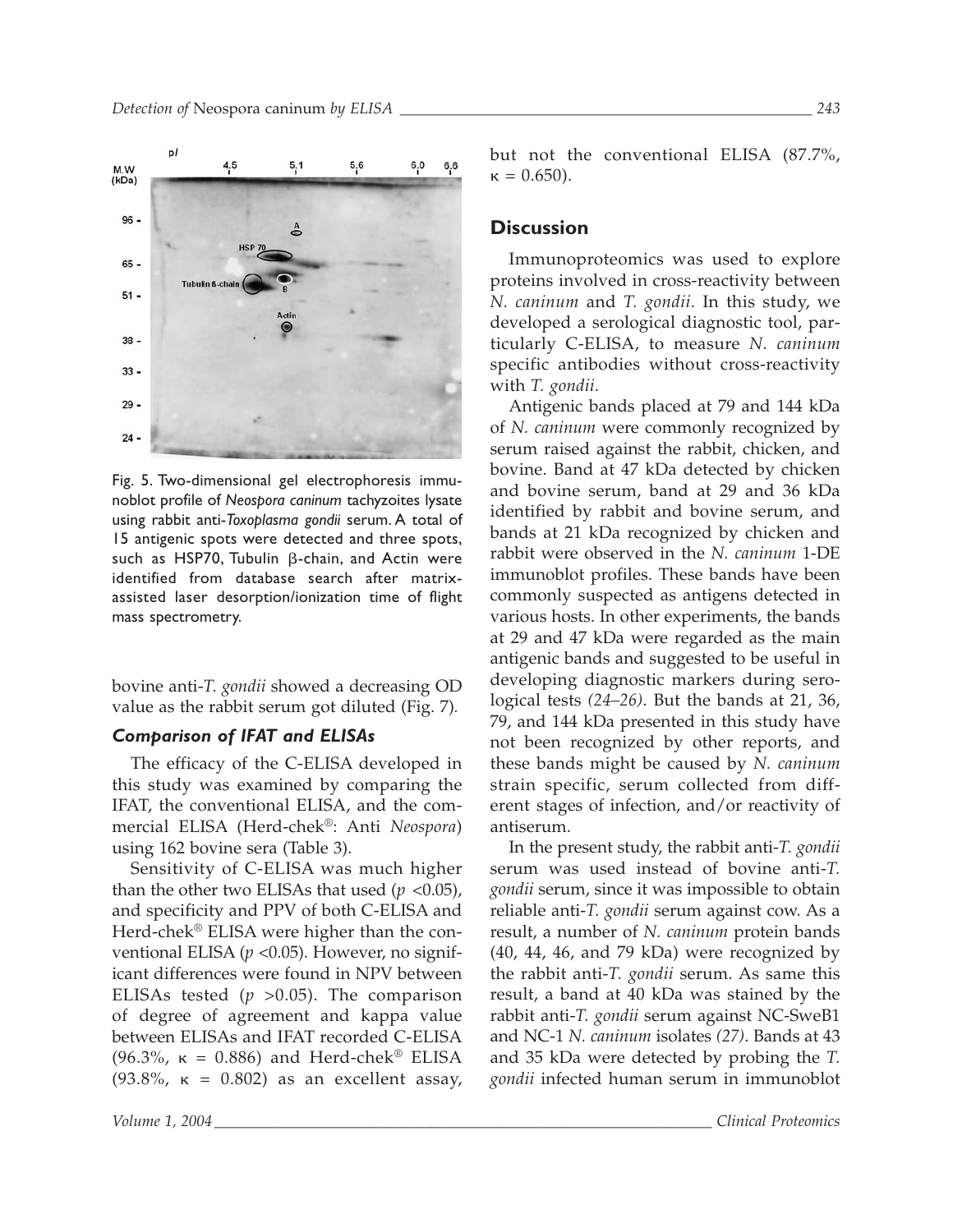

Fig. 6. Evaluation of competitive enzyme-linked immunosorbent assay (C-ELISA) compared with conventional ELISA by the use of bovine anti-*Neospora caninum* serum. The antibodies titers of corresponding *N. caninum* positive control serum were in a steady state of declining whereas the chicken anti-*N. caninum* IgY as a competitor were slowly increasing.



Fig. 7. Evaluation of compeptitive enzyme-linked immunosorbent assay (C-ELISA) compared with conventional ELISA by the use of rabbit anti-*Toxoplasma gondii* serum. No fluctuation of optimal density (OD) values on chicken anti-*Neospora caninum* IgY was observed whereas the rabbit anti-*T. gondii* serum showed a decreasing OD values as the rabbit serum got diluted.

profile of *N. caninum (28,29)*. These results revealed that there was a distinct crossreactivity between *N. caninum* and *T. gondii* tachyzoites.

In the 2-DE immunoblot profiles constructed by the bovine, chicken, and rabbit anti-*N. caninum* serum, even though the sera were grown from different hosts, all the images exhibited highly similar antigenic protein patterns. Among the antigenic proteins, HSP70, actin and NCDG-1 as a precursor of host cell invasion and parasite motility *(30–32)* were recognized as common antigenic

proteins in all three hosts. On the contrary, the 2-DE immunoblot profiles of *N. caninum* probed with the rabbit anti-*T. gondii* serum were demonstrated less similarities and slightly different locations of main antigens with the bovine, chicken, and rabbit anti-*N. caninum* serum against *N. caninum* tachyzoite. In particular, the rabbit anti-*T. gondii* serum did not recognize the NCDG-1. Similarly, the common antigenic bands at 79 and 144 kDa on 1-DE immunoblot profiles with the bovine, chicken, and rabbit anti-*N. caninum* serum were not found on the immunoblot profile of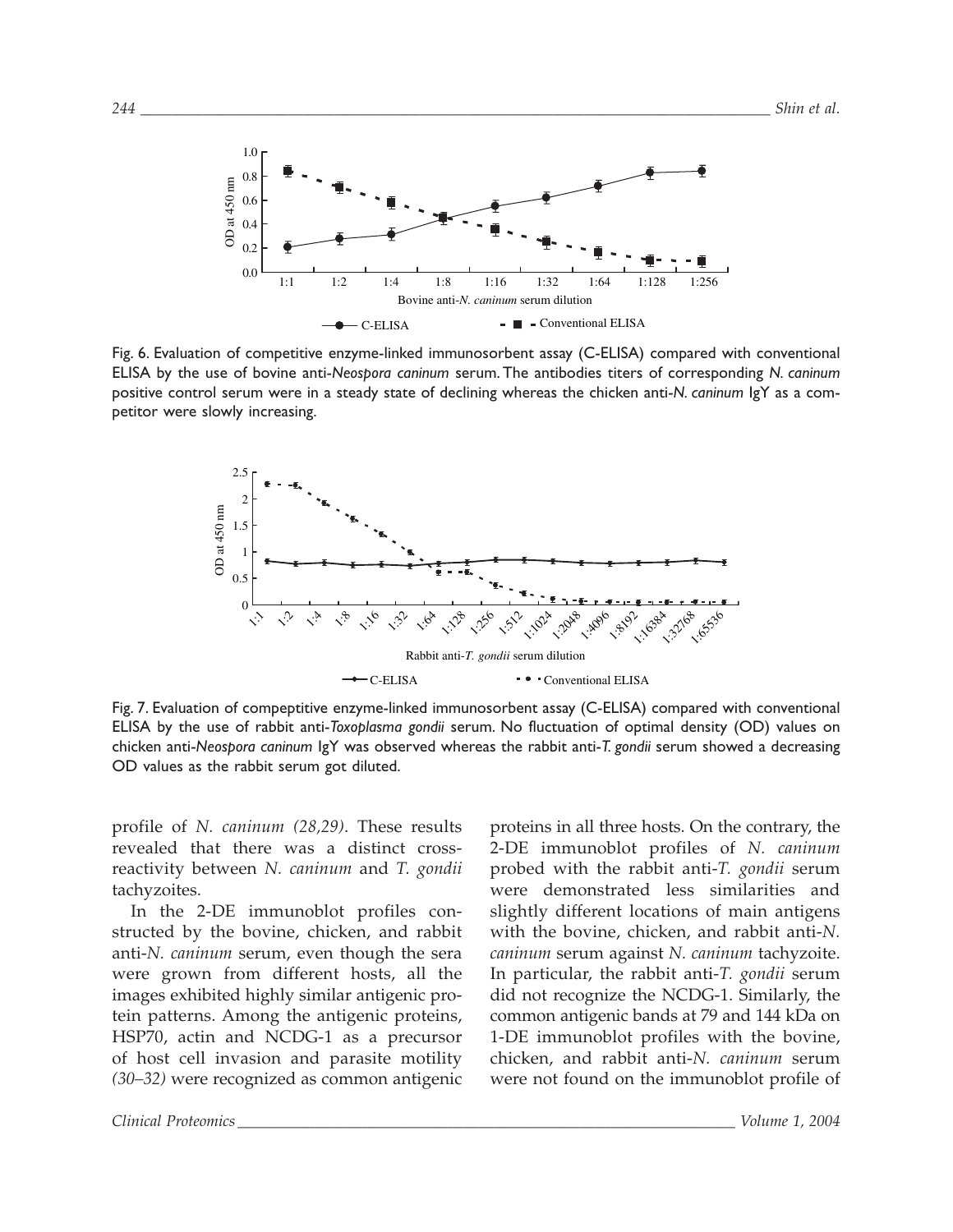| and Degree of Agreement Detween maneet Fuorescent Anthony Test (11711) and<br>Enzyme-Linked Immunosorbent Assays (ELISAs) With 162 Bovine Sera Used |           |          |             |                |                |                   |                                                                                 |                       |                           |                                      |       |
|-----------------------------------------------------------------------------------------------------------------------------------------------------|-----------|----------|-------------|----------------|----------------|-------------------|---------------------------------------------------------------------------------|-----------------------|---------------------------|--------------------------------------|-------|
|                                                                                                                                                     |           |          | <b>IFAT</b> |                |                |                   |                                                                                 |                       |                           |                                      |       |
|                                                                                                                                                     | Result    |          |             |                | $2 + ++ Total$ |                   |                                                                                 |                       |                           |                                      |       |
|                                                                                                                                                     | Total 126 |          |             | 36<br>10 26    | 162            | $\binom{0}{0}$    | Sensitivity Specificity predictive predictive agreement Kappa<br>$\binom{0}{0}$ | Positive              | value $(\%)$ value $(\%)$ | Negative Degree of<br>$\binom{0}{0}$ | value |
| Conventional                                                                                                                                        |           | 115      | 9           | $\overline{0}$ | 124            | 75.0 <sup>a</sup> | $91.3^{c,d}$                                                                    | $71.1$ <sup>e</sup> f | 92.7                      | 87.0                                 | 0.650 |
| <b>ELISA</b>                                                                                                                                        | $^{+}$    |          |             | 11 1 26        | 38             |                   |                                                                                 |                       |                           |                                      |       |
| Herdchek®                                                                                                                                           |           | 126 10   |             | $\Omega$       | 136            | $72.2^{b}$        | 100.0 <sup>c</sup>                                                              | $100.0^e$             | 92.6                      | 93.8                                 | 0.802 |
| <b>ELISA</b>                                                                                                                                        | $^{+}$    | $\Omega$ |             | 026            | 26             |                   |                                                                                 |                       |                           |                                      |       |
| C-ELISA                                                                                                                                             |           | 126      |             | 6 0            | 132            | $83.3^{a,b}$      | $100.0^d$                                                                       | $100.0^{f}$           | 95.5                      | 93.8                                 | 0.886 |
|                                                                                                                                                     | $^{+}$    | $\Omega$ |             | 4 26           | 30             |                   |                                                                                 |                       |                           |                                      |       |

Table 4

Comparison of Sensitivity, Specificity, Positive Predictive Value, Negative Predictive Value, and Degree of Agreement Between Indirect Fluorescent Antibody Test (IFAT) and

 $a,b,c,d,e,f$ Significant differences were found between values with same superscripts at  $p < 0.05$  by Yates-corrected chi-test.

the rabbit anti-*T. gondii* serum except a 79 kDa band. In turn, the common spots, such as HSP70 and actin on 2-DE immunoblot profiles and band at 79 kDa on 1-DE immunoblot profile were thought to be antigenic proteins inducing the cross-reactivity between *N. caninum* and *T. gondii*. Whereas NCDG-1 on 2-DE immunoblot profile and bands at 144 kDa on 1-DE immunoblot profile were recognized only by anti-*N. caninum* serum, whose proteins were thought to be species-specific proteins of *N. caninum* compared with *T. gondii*.

Most of the ELISAs have been using crude organism (e.g., tachyzoites lysate) for coating antigens as in the present study. The majority of these coating antigens were probably derived from intracellular or cytoplasmic origin. However, the specificity and sensitivity of intracellular antigens were questionable as *T. gondii* assays had proved *(33)*. To cope with these flaws, surface membrane antigens or serum capable of recognizing specific antigens have been used to increase both specificity and sensitivity during serological tests *(22,34)*. But development of these alternative methods is a time consuming costly work. The present study found that antigens on 1-DE and 2-DE immunoblot profiles of *N. caninum* recognized by chicken anti-*N. caninum* IgY had common antigens founded other immunoblot profiles probed with anti-*N. caninum* serum such as bands at 79 and 144 kDa, HSP70, actin, and NCDG-1. But, they displayed patterns different from the profile probed with the rabbit anti-*T. gondii* serum, particularly NCDG-1. These facts enabled us to implement the chicken anti-*N. caninum* IgY as a fine competitor against bovine antibodies in performing the competitive ELISA for diagnosing *N. caninum* infection. Of course, rabbit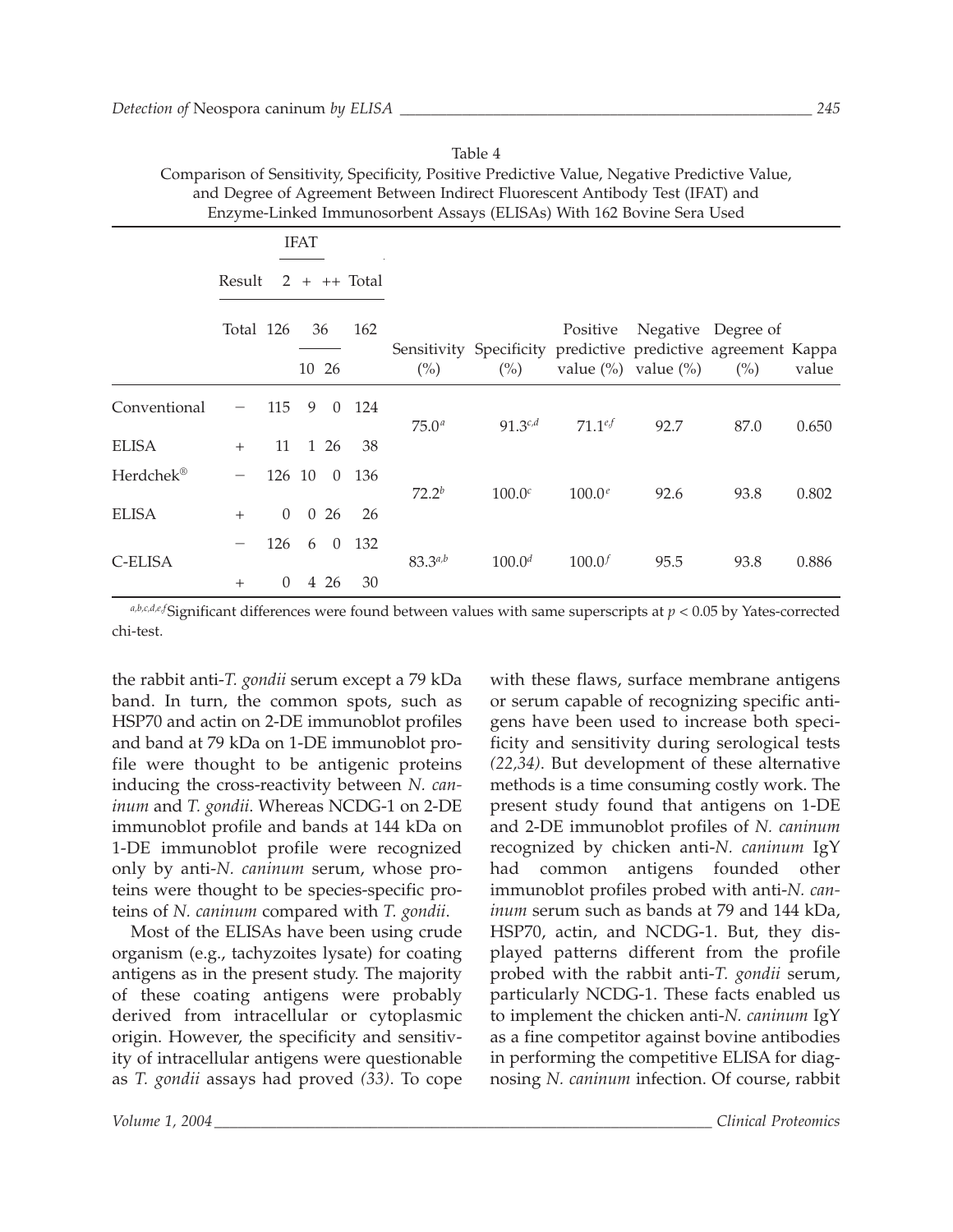anti-*N. caninum* serum was also seemed to be useful as a competing reagent. But, it was shown little higher SDs of positive/negative results of C-ELISA than that of chicken (data not shown). Moreover, IgY used as competitor for *N. caninum* C-ELISA in this study has various advantages: chicken IgY has high affinity and long persistence in the yolk *(35,36)*, the isolation of IgY is not only a much easier and more reliable procedure but also a method of biological production favorable to animal welfare *(37,38)*; and it is easy to collect a large amount of IgY using a number of immunized chicken eggs *(39)*.

In the process of establishing C-ELISA, the antibodies titers of corresponding *N. caninum* positive control serum were in a steady state of declining whereas the chicken anti-*N. caninum* IgY as a competitor were slowly increasing. In addition, the antibodies of *T. gondii* showed affinity with *N. caninum* antigens coated plate as well as the titer of anti-*T. gondii* was fluctuated, there were no variations of OD value in C-ELISA. These results imply that the C-ELSIA developed with chicken anti-*N. caninum* IgY worked well and made it possible to prevent false positive results of serological test caused by cross-reactivity with *T. gondii* infection. As stated above, however, the implementation of chicken IgY is highly useful, no reports have been published to date on either raising chicken IgY against *T. gondii* and *N. caninum* to employ serological methods or C-ELISA with chicken IgY, or both.

The conventional ELISA did not guarantee prevention of cross-reactivity that led to producing false positive results *(6)*, but the Herd-chek® ELISA was reported to prevent false positive results *(40)*. C-ELISA exhibited a significantly higher sensitivity, specificity, PPV, NPV, and degree of agreement compared to the conventional ELISA. However, no differences were observed except sensitivity when compared with Herd-chek® ELISA. The results of present study indicated the possibility that C-ELISA would not produce false positive results.

Sensitivity of C-ELISA with chicken IgY (83.3%) and Herd-chek® ELISA (73.2%) demonstrated a value lower than the other reports published *(15,21,22,40–42)*. The cause of this relatively low sensitivity in ELISA seems to be related to the sensitivity on IFAT. All the ++ positive sera in IFAT were identified as positive in all 3 kinds of ELISAs. However, the sera that were identified as + positive in IFAT turned out to be either negative or positive in both C-ELISA and commercial ELISA. The differences between ELISA and IFAT were thought to be highly related to the host's low immune responses against *N. caninum*, which are frequently observed in cows with fluctuating or declining antibody levels in such circumstance as in postpartum or post-abortion cows *(43)*, recent seroconverting cows, or calves of the postpartum period *(44)*.

Conventional ELISA has been usually developed without noticing specific reactions between antigen and antibodies. In the present immunoproteomic analysis, chicken anti-*N. caninum* IgY was able to recognize common antigenic proteins of *N. caninum* and *T. gondii,* on the other hand, it was capable of reacting antigens specific for only *N. caninum.* It was the reason why chicken anti-*N. caninum* IgY was useful as a fine competitor for *N. caninum* in C-ELISA without false positive results caused by cross-reactivity with *T. gondii*. In addition, the strategy of this study might be highly useful for developing accurate serological diagnostic methods by combining immunoproteomics, for example C-ELISA, since it is capable of informing us which antigenic proteins are involved in the procedure.

#### **References**

1. Dubey JP, Carpenter JL, Speer CA, Topper MJ, Uggla A. Newly recognized fatal protozoan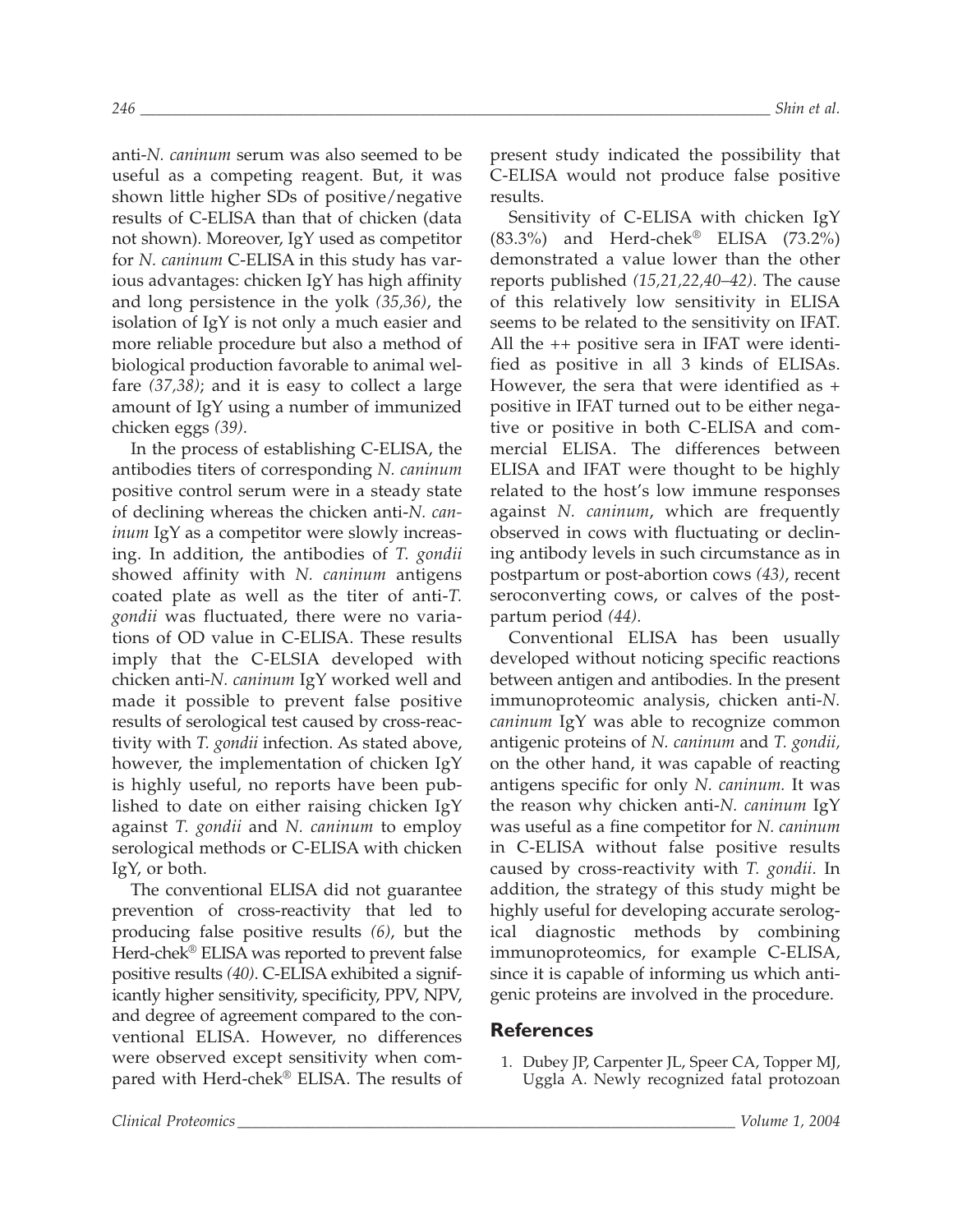disease of dogs. J Am Vet Med Assoc 1988; 192:1269–1285.

- 2. Bjerkås I, Presthus J. Immuno-histochemical and ultrastructural characteristics of a cystforming sporozoon associated with encephalomyelitis and myositis in dogs. Apmis 1988; 96:445–454.
- 3. Bjerkås I, Mohn SF, Presthus J. Unidentified cystforming sporozoon causing encephalomyelitis and myositis in dogs. Z Parasitenkd 1984; 70:271–274.
- 4. Dubey JP. Review of *Neospora caninum* and neosporosis in animals. Korean J Parasitol 2003;41:1–16.
- 5. Jenkins M, Baszler T, Björkman C, Schares G, Williams D. Diagnosis and seroepidemiology of *Neospora caninum*-associated bovine abortion. Int J Parasitol 2002;32:631–636.
- 6. Björkman C, Uggla A. Serological diagnosis of *Neospora caninum* infection. Int J Parasitol 1999;29:1497–1507.
- 7. Dubey JP, Lindsay DS, Adams DS, Gay JM, Baszler TV, Blagburn BL, Thulliez P. Serologic responses of cattle and other animals infected with *Neospora caninum*. Am J Vet Res 1996; 57:329–336.
- 8. Wouda W, Brinkhof J, van Maanen C, de Gee AL, Moen AR. Serodiagnosis of neosporosis in individual cows and dairy herds: A comparative study of three enzyme-linked immunosorbent assays. Clin Diagn Lab Immunol 1998; 5:711–716.
- 9. Atkinson R, Harper PA, Reichel MP, Ellis JT. Progress in the serodiagnosis of *Neospora caninum* infections of cattle. Parasitol Today 2000;16:110–114.
- 10. Howe DK, Tang K, Conrad PA, Sverlow K, Dubey JP, Sibley LD. Sensitive and specific identification of *Neospora caninum* infection of cattle based on detection of serum antibodies to recombinant Ncp29. Clin Diagn Lab Immunol 2002;9:611–615.
- 11. Ahn HJ, Kim S, Kim DY, Nam HW. ELISA detection of IgG antibody against a recombinant major surface antigen (Nc-p43) fragment of *Neospora caninum* in bovine sera. Korean J Parasitol 2003;41:175–177.
- 12. Heckeroth A, Tenter A, Hemphill A, Innenes E, Buxton D. Evaluation of cross-reactivity between tachyzoites of *Neospora caninum* and *Toxoplasma gondii* by two-dimensional gel electrophoresis. In: Hemphill A, Gottstein B, ed.

A European perspective on *Neospora caninum*, Vol. 30. Int J Parasitol, 2000:877–924.

- 13. Lee EG, Kim JH, Shin YS, Shin GW, Suh MD, Kim DY, Kim YH, Kim GS, Jung TS. Establishment of a two-dimensional electrophoresis map for *Neospora caninum* tachyzoites by proteomics. Proteomics 2003;3:2339–2350.
- 14. Kim JH, Sohn HJ, Hwang WS, Hwang EK, Jean YH, Yamane I, Kim DY. In vitro isolation and characterization of bovine *Neospora caninum* in Korea. Vet Parasitol 2000;90:147–154.
- 15. Baszler TV, Adams S, Vander-Schalie J, Mathison BA, Kostovic M. Validation of a commercially available monoclonal antibodybased competitive-inhibition enzyme-linked immunosorbent assay for detection of serum antibodies to *Neospora caninum* in cattle. J Clin Microbiol 2001;39:3851–3857.
- 16. Pappas MG, Lunde MN, Hajkowski R, McMahon J. Determination of IgM and IgG antibodies to Toxoplasma using the IFA test, ELISA, and Dot-ELISA procedures. Vet Parasitol 1996;20:31–42.
- 17. Bradford MM. A rapid and sensitive method for the quantitation of microgram quantities of protein utilizing the principle of protein-dye binding. Anal Biochem 1976;72:248–254.
- 18. Görg A, Obermaier C, Boguth G, Harder A, Scheibe B, Wildgruber R, Weiss W. The current state of two-dimensional electrophoresis with immobilized pH gradients. Electrophoresis 2000;21:1037–1053.
- 19. Mansfield MA. Rapid immunodetection on polyvinylidene fluoride membrane blots without blocking. Anal Biochem 1995;229:140–143.
- 20. Crowther J. Stages in ELISA. In: Crowther J, ed. ELISA; theory and practice. New Jersey: Humana press, 1995:63–98.
- 21. Osawa T, Wastling J, Maley S, Buxton D, Innes EA. A multiple antigen ELISA to detect Neospora-specific antibodies in bovine sera, bovine foetal fluids, ovine and caprine sera. Vet Parasitol 1998;79:19–34.
- 22. Baszler TV, Knowles DP, Dubey JP, Gay JM, Mathison BA, McElwain TF. Serological diagnosis of bovine neosporosis by *Neospora caninum* monoclonal antibody-based competitive inhibition enzyme-linked immunosorbent assay. J Clin Microbiol 1996;34:1423–1428.
- 23. Landis JR, Koch GG. The measurement of observer agreement for categorical data. Biometrics 1977;33:159–174.